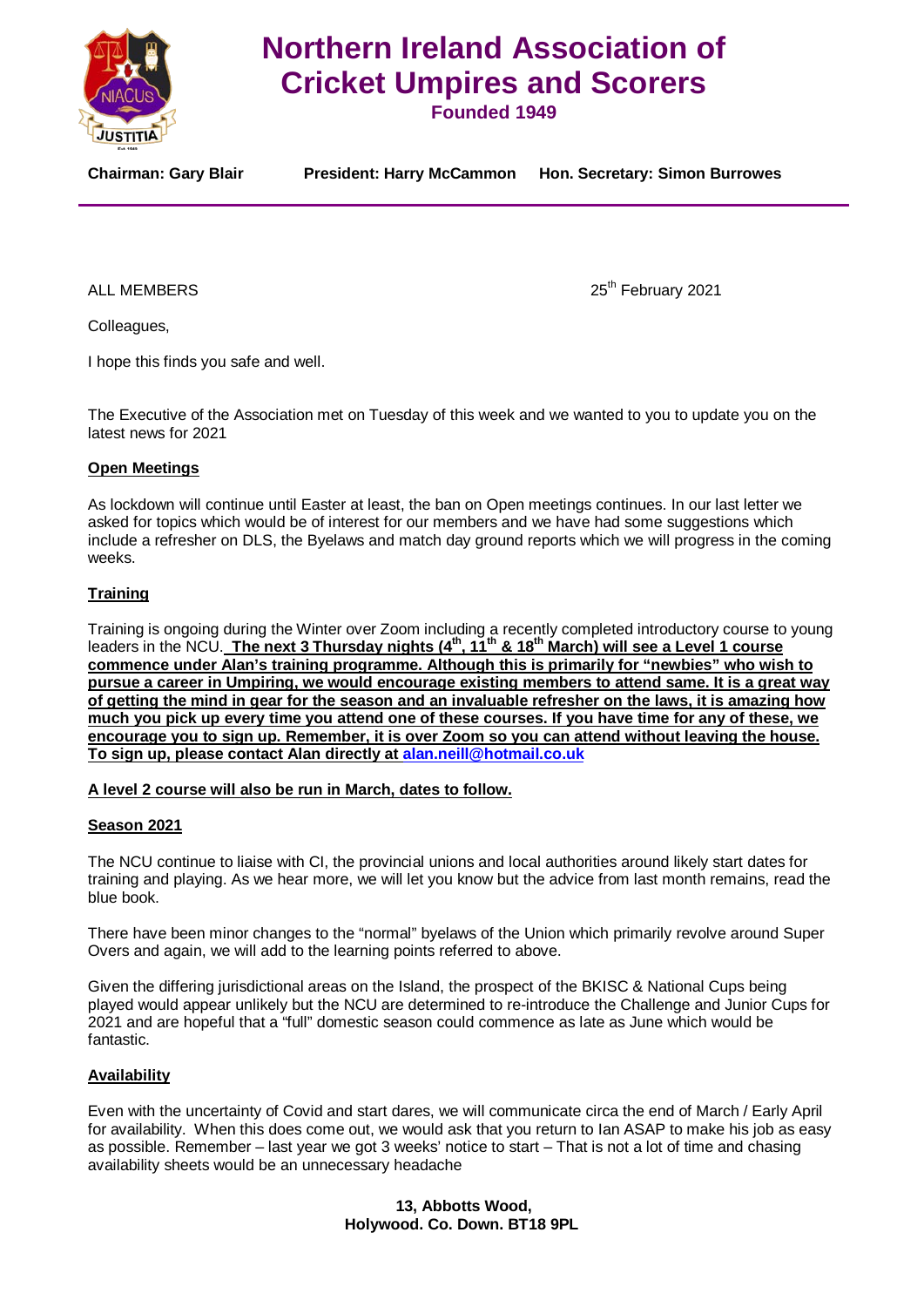

# **Northern Ireland Association of Cricket Umpires and Scorers**

**Founded 1949**

**Chairman: Gary Blair President: Harry McCammon Hon. Secretary: Simon Burrowes**

# **Covid-19**

It remains unclear what regulations the Executive will require to be followed during the coming season. It is highly probable that there will still be restrictions regarding use of premises and changing facilities. Social distancing and hygiene will undoubtedly remain a priority. Testing is also being considered as a requirement by the Public Health Agency. Sharing of transport will probably be prohibited and will probably be policed more rigidly as it had poor compliance last season in some areas. We will update nearer the start of the season.

In the meantime, any umpire who is offered vaccination should accept willingly where appropriate. The vaccination card should be safely retained as it is likely that such proof will be a requirement in many circumstances going forward. We hope everyone keeps safe and that we can adapt to deliver a successful season.

# **ECB ACO Membership Renewal**

As always, regardless of the Covid-19 pandemic, when we stand, it is a pre-requisite of the Association that we must carry insurance. ECB ACO membership is up for renewal on the 1<sup>st</sup> January and you no doubt will have received a letter from them to this effect. It would be helpful if you could confirm to Simon when you have renewed to help keep our records accurately updated

#### **Access NI**

A Number of you have been identified as having your Access NI (Child Protection) expire prior or during 2021.Again, it is a pre-requisite of being appointed to any match that you have an up to date Access NI clearance certificate. Simon has written to you and we would encourage you to initiate your renewal ASAP to avoid any last-minute panic once the season starts.

That is, it for the minute folks but we will stay in regular contact over the coming weeks as things become clearer. Last year we got feedback that the Q&A document that was circulated was very helpful land we will do that again and so everyone is updated as fully as possible so if you have any questions, queries or concerns, please feel free to contact me or indeed any member of the association.

We are aware of several our colleagues who have been affected by Covid-19 over the recent weeks and months. The Executive Committee wish to record and express its sincere condolence to all members, their kith, and kin and those in the wider cricket community who had suffered bereavement since the end of last season. Similarly, the Executive wished to record and express its best wishes to those who had suffered because of the public health situation.

# **IACUS AGM**

The IACUS AGM took place on Saturday past and we are delighted to note that Phil & Joe were re-elected as Chair and Hon. Secretary respectively and wish them continued in success in what we hope is a full season of Cricket.

Due to a change in structure we are also delighted that another NIACUS member was elected to the IACUS Executive as Head of Training on a national basis. Congratulations to Alan Neill. With so many high profile positions being held by NIACUS members, it is testament to the standing NIACUS have in Irish Cricket and

> **13, Abbotts Wood, Holywood. Co. Down. BT18 9PL**